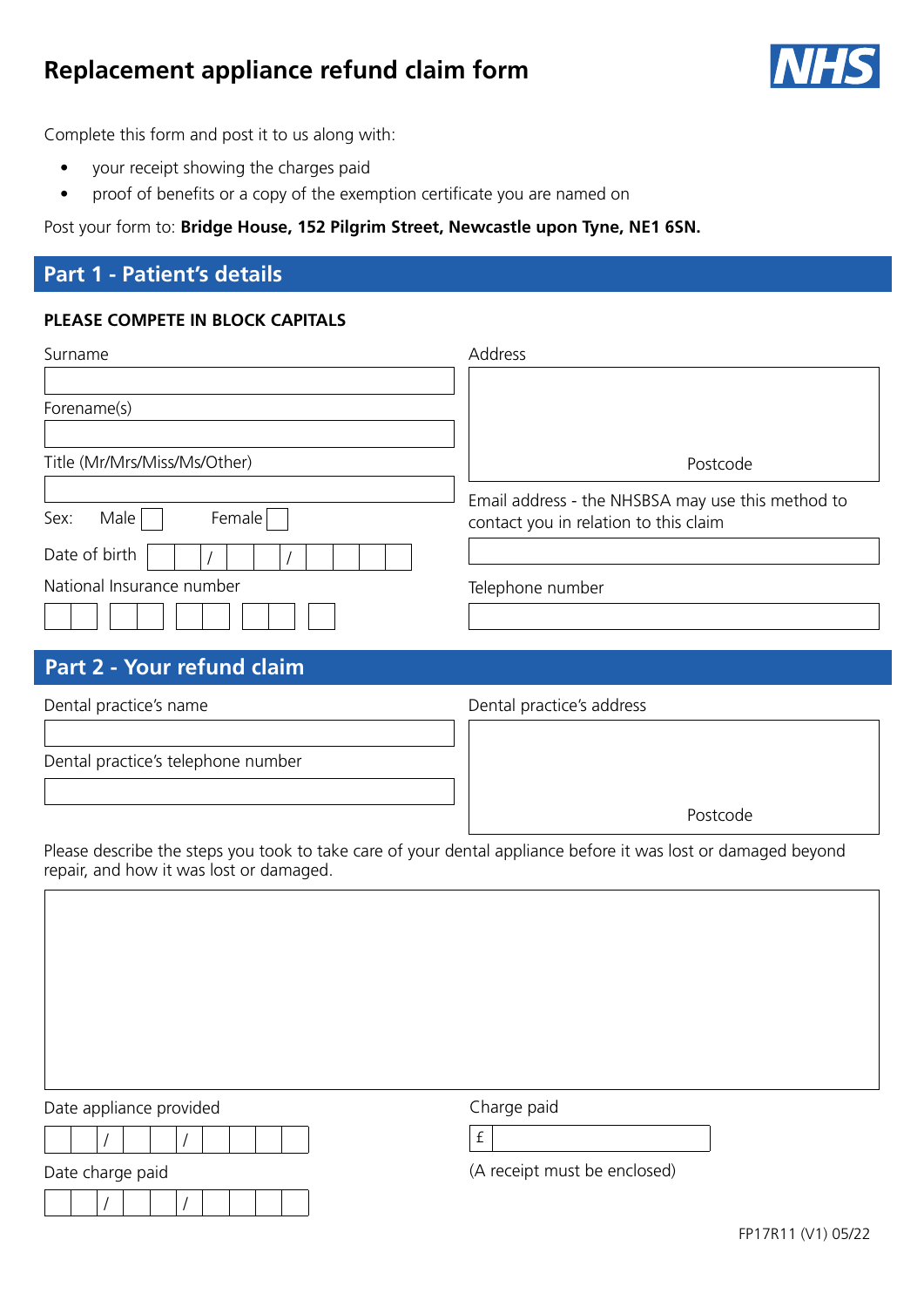## **Part 3 - Reason for claim**

This charge will cause me undue financial hardship.

### Please send proof that you received one of the following benefits or a copy of the exemption certificate **you are named on, otherwise it will take longer to process your claim.**

#### **On the date the charge was paid I was named on one of the following certifcates:**



NHS Tax Credit Exemption Certificate

NHS Low Income Scheme HC2 Certificate

NHS Low Income Scheme HC3 Certificate which limits the amount paid to:

£

Please provide details of the certificate you hold:

Certificate number:

Dates the certificate is valid for:

From





### **On the date the charge was paid, I, or my partner, was in receipt of one of the following benefts:**

- Income Support
- Income-Based Jobseeker's Allowance
- Income-Related Employment and Support Allowance

Pension Credit Guarantee Credit

Universal Credit

Please provide the FULL name, date of birth and National Insurance Number of the person receiving the benefit:

| Surname                    |
|----------------------------|
|                            |
| Forename(s)                |
|                            |
| Female<br>Male $ $<br>Sex: |
| National Insurance number  |
|                            |
| Date of birth              |

Please explain why paying this charge will cause you undue financial hardship